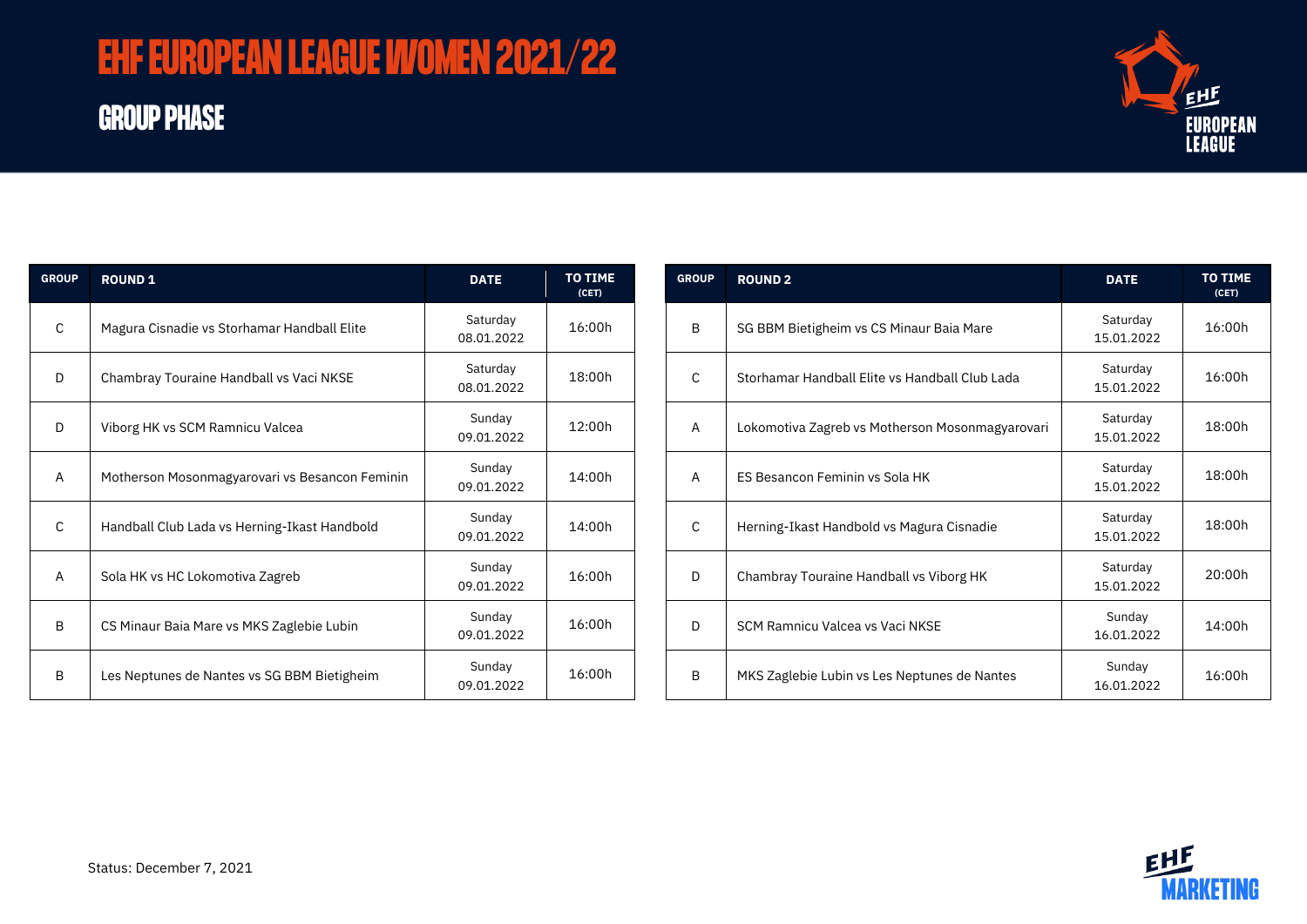# **EHF EUROPEAN LEAGUE WOMEN 2021/22**

## **GROUP PHASE**



| <b>GROUP</b> | <b>ROUND 3</b>                                     | <b>DATE</b>            | <b>TO TIME</b><br>(CET) |
|--------------|----------------------------------------------------|------------------------|-------------------------|
| C            | Storhamar Handball Elite vs Herning-Ikast Handbold | Saturday<br>22.01.2022 | 16:00h                  |
| B            | SG BBM Bietigheim vs MKS Zaglebie Lubin            | Saturday<br>22.01.2022 | 18:00h                  |
| D            | Vaci NKSE vs Viborg HK                             | Saturday<br>22.01.2022 | 18:00h                  |
| D            | Chambray Touraine Handball vs SCM Ramnicu Valcea   | Saturday<br>22.01.2022 | 18:00h                  |
| A            | Motherson Mosonmagyarovari KC vs Sola HK           | Saturday<br>22.01.2022 | 20:00h                  |
| A            | ES Besancon Feminin vs HC Lokomotiva Zagreb        | Saturday<br>22.01.2022 | 20:00h                  |
| B            | Les Neptunes de Nantes vs CS Minaur Baia Mare      | Sunday<br>23.01.2022   | 14:00h                  |
| C            | Magura Cisnadie vs Handball Club Lada              | Sunday<br>23.01.2022   | 16:00h                  |

| <b>GROUP</b> | <b>ROUND4</b>                                      | <b>DATE</b>            | <b>TO TIME</b><br>(CET) |
|--------------|----------------------------------------------------|------------------------|-------------------------|
| $\mathsf{C}$ | Herning-Ikast Handbold vs Storhamar Handball Elite | Saturday<br>05.02.2022 | 16:00h                  |
| D            | SCM Ramnicu Valcea vs Chambray Touraine Handball   | Saturday<br>05.02.2022 | 16:00h                  |
| A            | HC Lokomotiva Zagreb vs ES Besancon Feminin        | Saturday<br>05.02.2022 | 18:00h                  |
| D            | Viborg HK vs Vaci NKSE                             | Saturday<br>05.02.2022 | 20:00h                  |
| B            | CS Minaur Baia Mare vs Les Neptunes de Nantes      | Sunday<br>06.02.2022   | 12:00h                  |
| A            | Sola HK vs Motherson Mosonmagyarovari KC           | Sunday<br>06.02.2022   | 14:00h                  |
| C            | Handball Club Lada vs Magura Cisnadie              | Sunday<br>06.02.2022   | 14:00h                  |
| B            | MKS Zaglebie Lubin vs SG BBM Bietigheim            | Sunday<br>06.02.2022   | 16:00h                  |

| <b>GROUP</b> | <b>RESERVE DATE</b> | <b>DATE</b> | <b>TO TIME</b><br>(CET) |
|--------------|---------------------|-------------|-------------------------|
|              |                     | 29.01.2022  |                         |